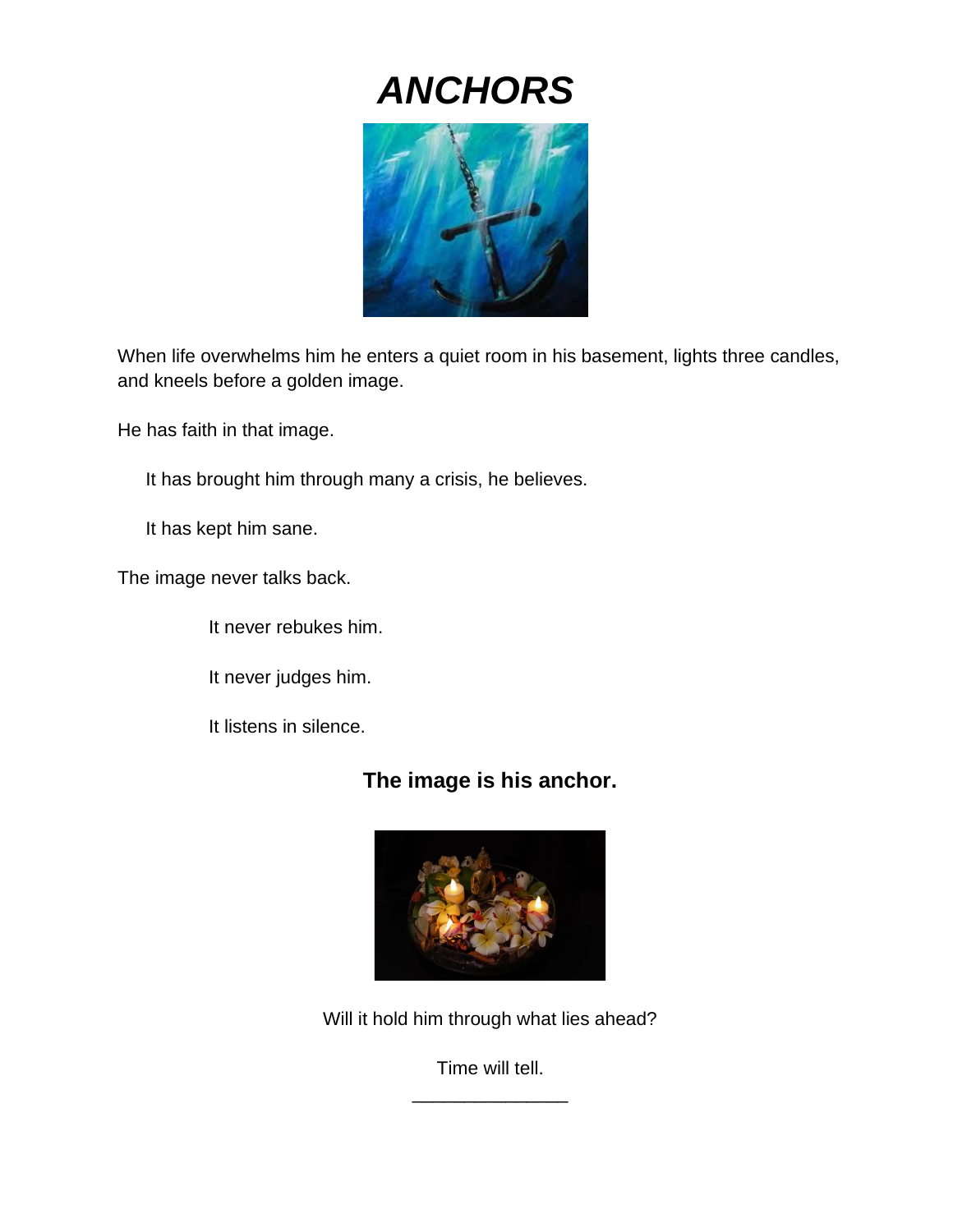She takes a cab to the financial district and enters an imposing granite building with heavy brass-trimmed doors.

All the chaos of the city gives way to a hush as she steps into a small office to the left of the grand lobby.

She is greeted by an impeccably dressed man, who takes her coat and orders coffee.

"I would like to discuss my portfolio," she explains. "I think we need to make some changes to get ahead of the coming down-turn."

"Let me bring up your file," says her financial advisor. With millions in investments, this woman is treated like royalty.

## **Money is her anchor, and she has gobs of it.**



So why does she have trouble sleeping?

Will her anchor hold in the coming storms?

Time will tell.

\_\_\_\_\_\_\_\_\_\_\_\_\_\_\_

He has gathered with his political soul mates, mapping out their future, devising ways to defeat the enemy.

He is not a politician. But he looks to his party to keep him safe, to advance his personal agenda, and give meaning to his life.



Will it keep him safe in the days ahead?

Time will tell. \_\_\_\_\_\_\_\_\_\_\_\_\_\_\_\_\_\_\_\_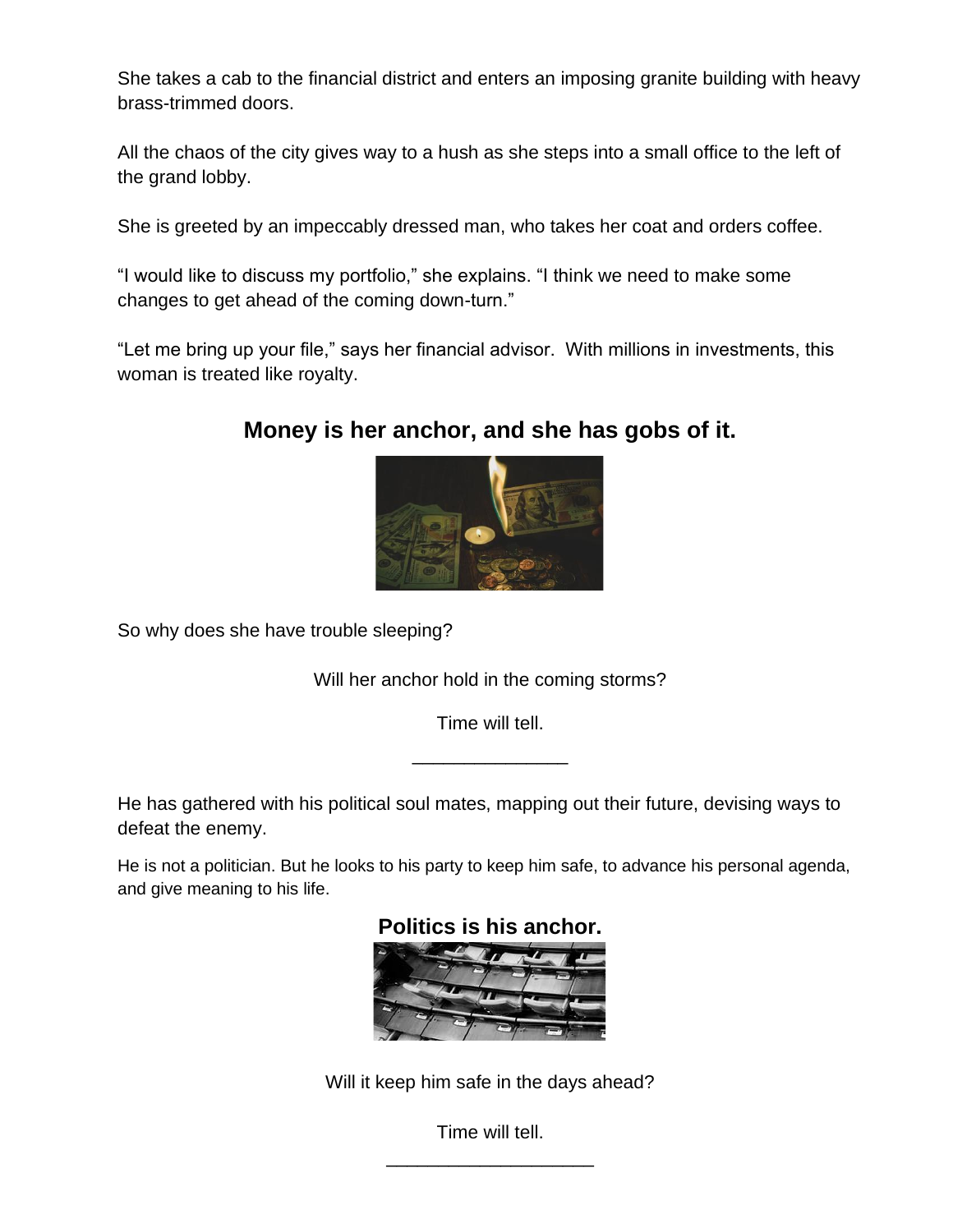It seems like everybody has an anchor, something to hang on to as the winds of change increase, and the fires burn, and the floods rise.

This woman doesn't worry about who will bury her body when she dies. And she could care less about her "legacy". All she cares about---and she cares about it a lot---is what's going to happen to her when she dies.

Not to her body---"Dump my body! Who cares?" Her estate? "Let them fight over it."

This woman wants to know what's going to happen to her soul, her spirit.

She reads every book she can find on "near death experiences", and "out of body" visions.

She surfs the internet for information about the "world beyond".

And she believes she is beginning to figure it out. She's looking forward to getting "over there".

### **Faith in the world beyond is this woman's anchor.**



Will it hold? Time will tell.

\_\_\_\_\_\_\_\_\_\_\_\_\_\_\_\_\_

This man has found an anchor that most people have forsaken: the Church.



He has discovered a church with all the answers. No guessing. For every question there is a clear answer.

This church guides him and offers him a path to glory in the world beyond. Whenever he has a problem, the priest is there to show him the way.

His anchor has served him well so far.

Will it hold through what lies ahead?

Time will tell.

\_\_\_\_\_\_\_\_\_\_\_\_\_\_\_\_\_\_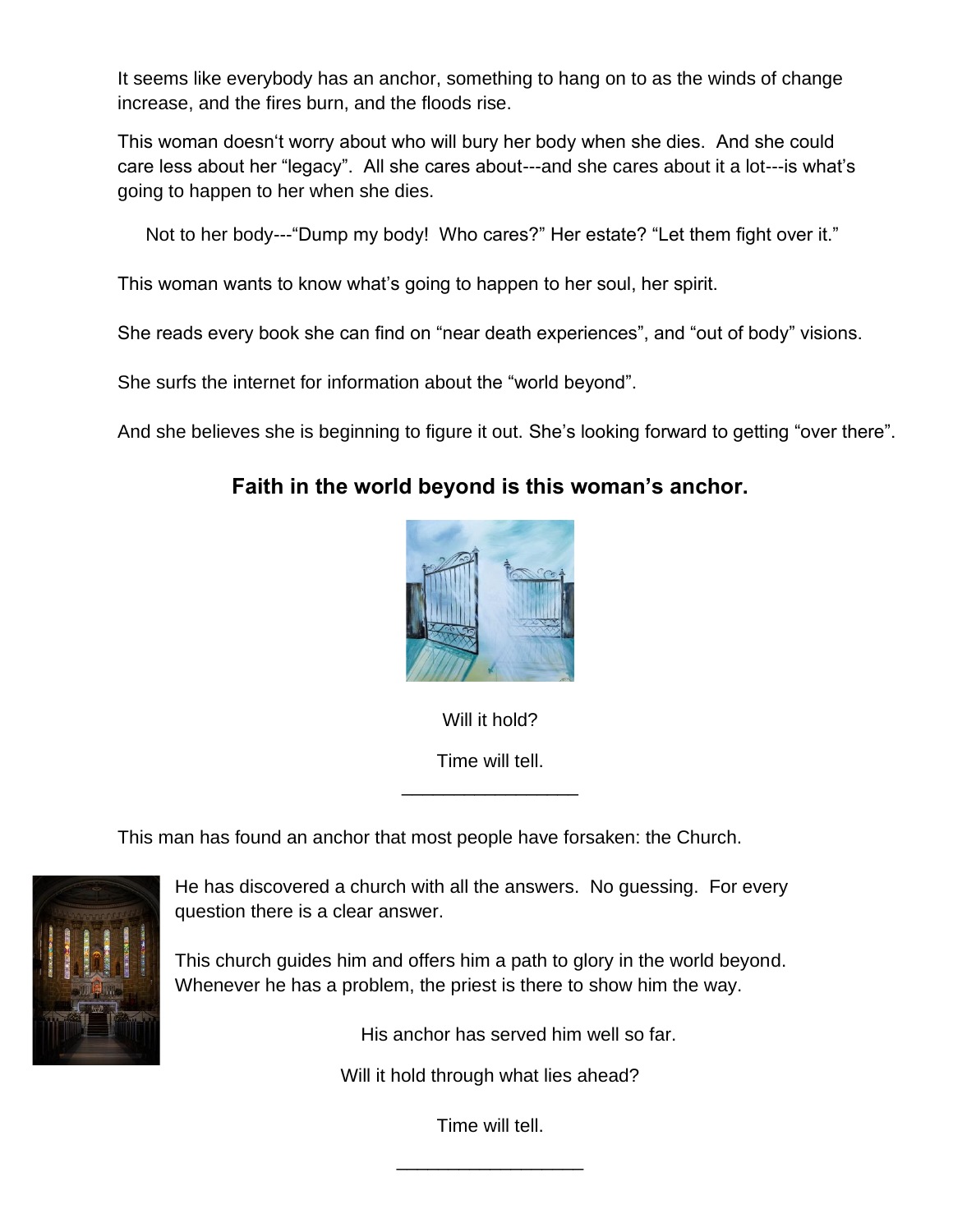She traveled all the way to India to find her anchor: a Guru with penetrating eyes and a voice that sounds like an oracle from the world beyond.

Her Guru has brought her serenity. Whether she is sitting at his feet or riding a subway in Chicago, his vibrations surround her with mysterious protection.



Will her anchor hold?

Time will tell.

\_\_\_\_\_\_\_\_\_\_\_\_\_\_\_\_\_\_\_\_\_

You ask me if I have found my anchor.

I have.

## **My anchor is God.**



My anchor is the One who has no beginning and no ending, who holds this universe and all others in the palm of his hand.

My link to God is his deliberate link to me.

God sent a part of himself into this world to break the curse, to open the door to his world.

He comes to us as one who speaks our language.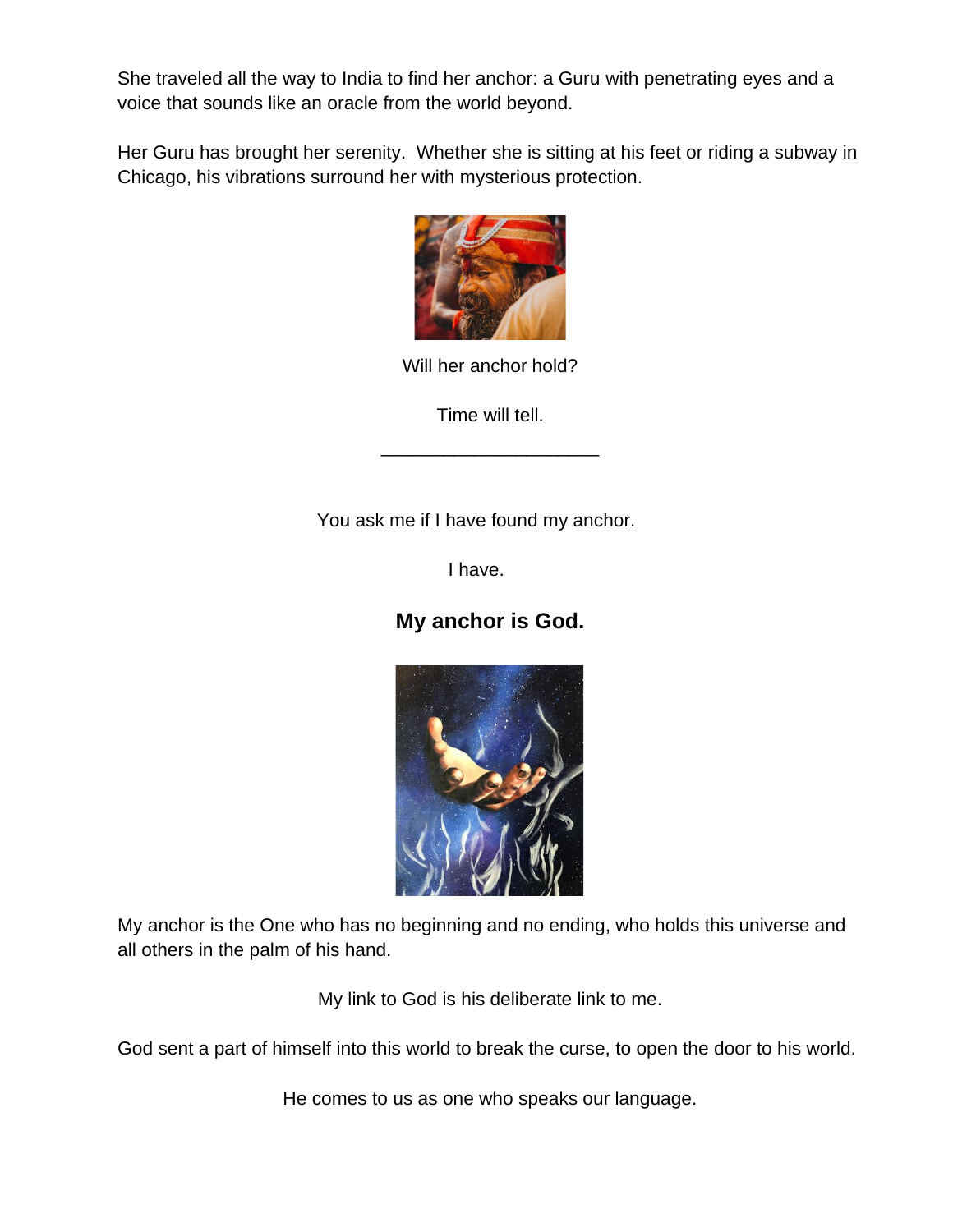**Who shares our humanity. Who delivers us from evil. Who guides our steps. Who lifts us out of darkness into his light.**



**He is my anchor.** He knows me, and I know him.

I know that he will hold me through the approaching storm.

He is not an idol.

He is not a guru.

He is not an ideology.

He is not a "belief system".

He walked this earth in a human body.

He did nothing but good.

He spoke nothing but truth.

Yet they killed him.

No tomb could hold him.

On the third day he walked out of that tomb never to die again.

#### **He is Lord of heaven and earth.**

**His words circle the planet and fall like fire into the hearts of those who hunger for truth.**